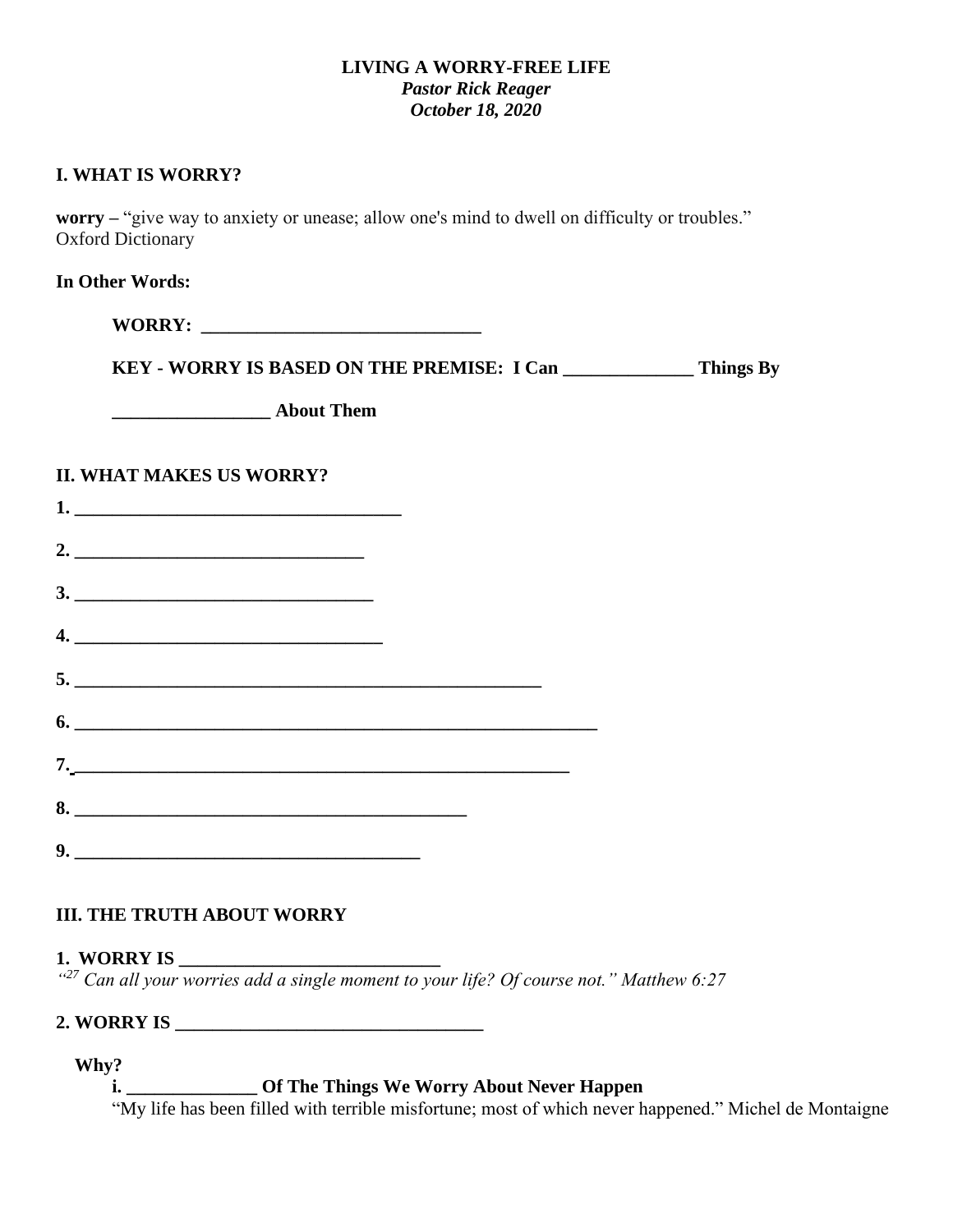#### **ii. We Tend To Worry About**

*" <sup>25</sup> That is why I tell you not to worry about everyday life—whether you have enough food and drink, or enough clothes to wear. Isn't life more than food, and your body more than clothing?" Matthew 6:25*

#### **ii. If We Are Christ-Followers, \_\_\_\_\_\_\_\_\_\_\_\_\_\_\_\_\_\_\_\_\_\_\_\_\_\_\_\_\_\_\_\_**

*" <sup>19</sup> And this same God who takes care of me will supply all your needs from his glorious riches, which have been given to us in Christ Jesus." Philippians 4:19*

## **3. WORRY IS \_\_\_\_\_\_\_\_\_\_\_\_\_\_\_\_\_\_\_\_\_\_\_\_\_\_\_\_\_\_\_**

*" <sup>6</sup> Don't worry about anything; instead, pray about everything." Philippians 4:6*

*" <sup>6</sup> And it is impossible to please God without faith." Hebrews 11:6*

*" <sup>25</sup> That is why I tell you not to worry about everyday life—whether you have enough food and drink, or enough clothes to wear. Isn't life more than food, and your body more than clothing? <sup>26</sup> Look at the birds. They don't plant or harvest or store food in barns, for your heavenly Father feeds them. And aren't you far more valuable to him than they are? <sup>27</sup>Can all your worries add a single moment to your life? <sup>28</sup> "And why worry about your clothing? Look at the lilies of the field and how they grow. They don't work or make their clothing, <sup>29</sup> yet Solomon in all his glory was not dressed as beautifully as they are. <sup>30</sup> And if God cares so wonderfully for wildflowers that are here today and thrown into the fire tomorrow, he will certainly care for you. Why do you have so little faith? <sup>31</sup> "So don't worry about these things, saying, 'What will we eat? What will we drink? What will we wear?' <sup>32</sup> These things dominate the thoughts of unbelievers, but your heavenly Father already knows all your needs. <sup>33</sup> Seek the Kingdom of Godabove all else, and live righteously, and he will give you everything you need." Matthew 6:25-33*

## **IV. HOW CAN I LIVE A WORRY-FREE LIFE?**

# **1. COMMIT TO \_\_\_\_\_\_\_\_\_\_\_\_\_\_\_\_\_\_\_\_\_\_\_\_\_\_\_\_ TO GOD'S WORD**

*" <sup>2</sup> We know we love God's children if we love God and obey his commandments. <sup>3</sup> Loving God means keeping his commandments, and his commandments are not burdensome." 1 John 5:2-3*

<sup>421</sup> "Not everyone who calls out to me, 'Lord! Lord!' will enter the Kingdom of Heaven. Only those who *actually do the will of my Father in heaven will enter. <sup>22</sup> On judgment day many will say to me, 'Lord! Lord! We prophesied in your name and cast out demons in your name and performed many miracles in your name.' <sup>23</sup> But I will reply, 'I never knew you. Get away from me, you who break God's laws.'" Matthew 7:21-23*

### **2. SEEK \_\_\_\_\_\_\_\_\_\_\_\_\_\_\_\_\_\_\_\_\_\_\_\_\_\_\_\_\_\_ FIRST**

*" <sup>31</sup>So do not worry, saying, 'what shall we eat?' or 'what shall we drink?' or 'what shall we wear?' <sup>32</sup>For the pagans run after all these things, and your heavenly father knows that you need them. <sup>33</sup>But seek first his kingdom and his righteousness, and all these things will be given to you as well." Matthew 6:31-33* 

## **3. KNOWING THAT I AM LIVING OBEDIENTLY & SEEKING GOD FIRST,**

## $\bf TO$  TAKE CARE OF THINGS

*" <sup>7</sup> Give all your worries and cares to God, for he cares about you." 1 Peter 5:7*

*" <sup>32</sup> Since God did not spare even his own Son but gave him up for us all, won't God, who gave us Christ, also give us everything else?" Romans 8:32*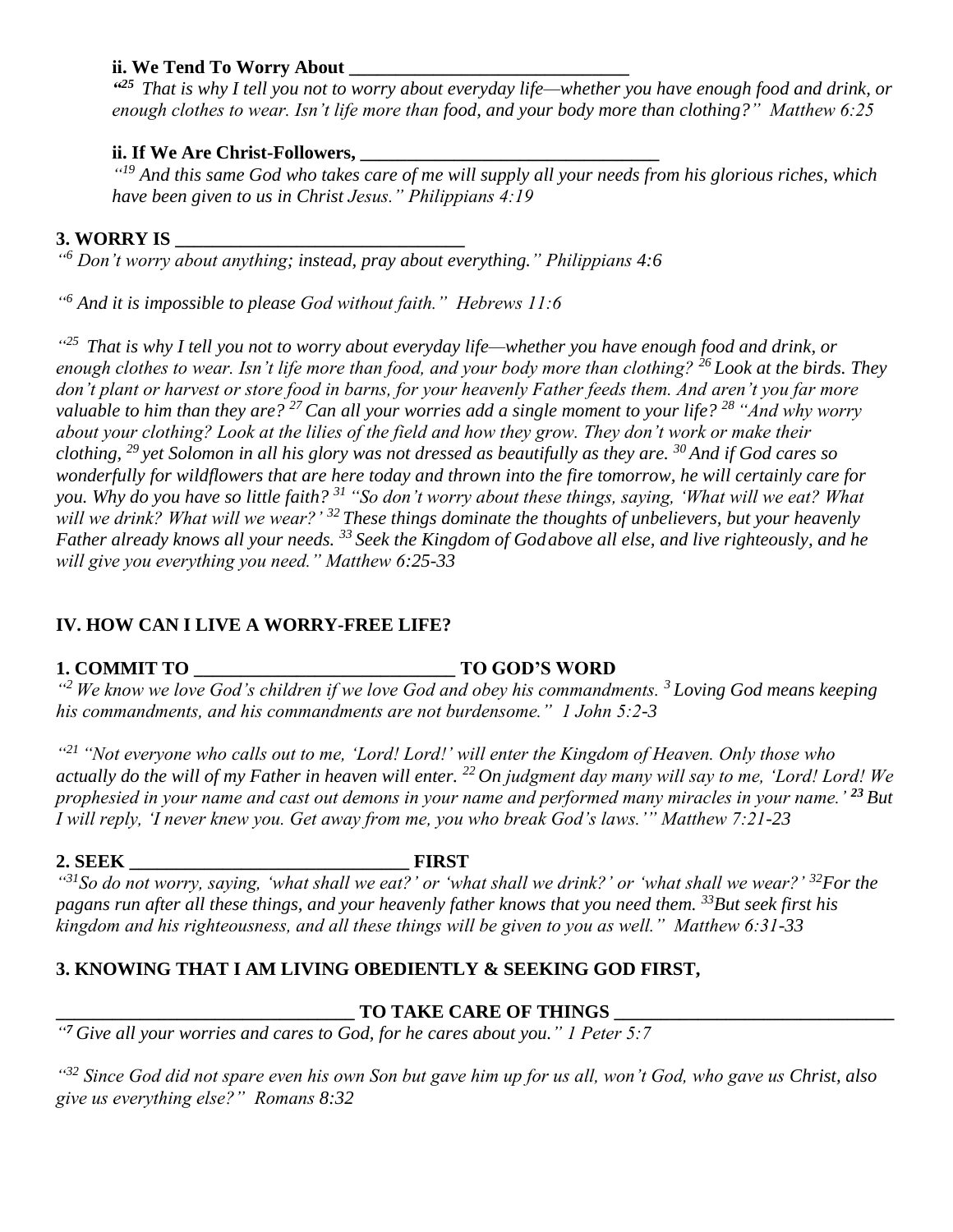*" <sup>6</sup>Don't worry about anything; instead, pray about everything. Tell God what you need, and thank him for all he has done. <sup>7</sup> If you do this, you will experience God's peace, which is far more wonderful than the human mind can understand. His peace will guard your hearts and minds as you live in Christ Jesus." Philippians 4:6-7*

#### **WHEN THERE IS A CAUSE FOR CONCERN:**

#### **i. Take Every \_\_\_\_\_\_\_\_\_\_\_\_\_\_\_\_\_\_\_\_\_\_\_\_\_\_\_\_\_\_\_\_**

*" <sup>6</sup>Don't worry about anything…" Philippians 4:6a*

<sup>44</sup> For the weapons of our warfare are not carnal but mighty in God for pulling down *strongholds, <sup>5</sup> casting down arguments and every high thing that exalts itself against the knowledge of God bringing every thought into captivity to the obedience of Christ." 2 Corinthians 10:4-5*

**ii. \_\_\_\_\_\_\_\_\_\_\_\_\_\_\_\_\_\_\_\_\_\_\_\_\_\_\_\_\_ the Issue** *" <sup>6</sup>… instead, pray about everything. Tell God what you need… " Philippians 4:6b*

#### **iii. Thank God For \_\_\_\_\_\_\_\_\_\_\_\_\_\_\_\_\_\_\_\_\_\_\_\_\_\_\_\_\_\_\_\_\_\_**

*" <sup>6</sup>… and thank him for all he has done … " Philippians 4:6c*

#### **iv. Focus on \_\_\_\_\_\_\_\_\_\_\_\_\_\_\_\_\_\_\_\_\_\_\_\_\_\_\_\_\_\_**

" *7 If you do this, you will experience God's peace, which is far more wonderful than the human mind can understand. His peace will guard your hearts and minds as you live in Christ Jesus." Philippians 4:7*

# **THE RESULT OF THIS PROCESS: \_\_\_\_\_\_\_\_\_\_\_\_\_\_\_\_\_\_**

## **4. LIVE \_\_\_\_\_\_\_\_\_\_\_\_\_\_\_\_\_\_\_\_\_\_\_\_\_\_\_\_\_\_\_\_\_\_\_\_\_\_\_\_\_**

*" <sup>34</sup> So don't worry about tomorrow, for tomorrow will bring its own worries. Today's trouble is enough for today." Matthew 6:34*

# **5. MAINTAIN THE \_\_\_\_\_\_\_\_\_\_\_\_\_\_\_\_\_\_\_\_\_\_\_\_\_\_\_\_\_\_\_ FOR A CHRIST-FOLLOWER**

<sup>440</sup> So do not fear, for I am with you; do not be dismayed, for I am your God. I will strengthen you and help *you; I will uphold you with my righteous right hand." Isaiah 41:40*

#### **KEY ISSUES:**

#### **i.** God Is Bigger Than

*" <sup>31</sup> What shall we say about such wonderful things as these? If God is for us, who can ever be against us?" Romans 8:31*

#### **ii. God Is \_\_\_\_\_\_\_\_\_\_\_\_\_\_\_\_\_\_\_\_\_\_\_\_\_\_**

<sup>44</sup>The Sovereign LORD has given me his words of wisdom, so that I know how to comfort the weary. *Morning by morning he wakens me and opens my understanding to his will. [5](http://biblehub.com/isaiah/50-5.htm)The Sovereign LORD has spoken to me, and I have listened. I have not rebelled or turned away…. [7](http://biblehub.com/isaiah/50-7.htm)Because the Sovereign LORD helps me, I will not be disgraced." Isaiah 50:4-5 & 7*

#### **iii. I Am \_\_\_\_\_\_\_\_\_\_\_\_\_\_\_\_\_\_\_\_\_\_\_\_\_\_**

*" <sup>5</sup> For God has said, 'I will never fail you. I will never abandon you." <sup>6</sup> So we can say with confidence, 'The LORD is my helper, so I will have no fear. What can mere people do to me?" Hebrews 13:5-6*